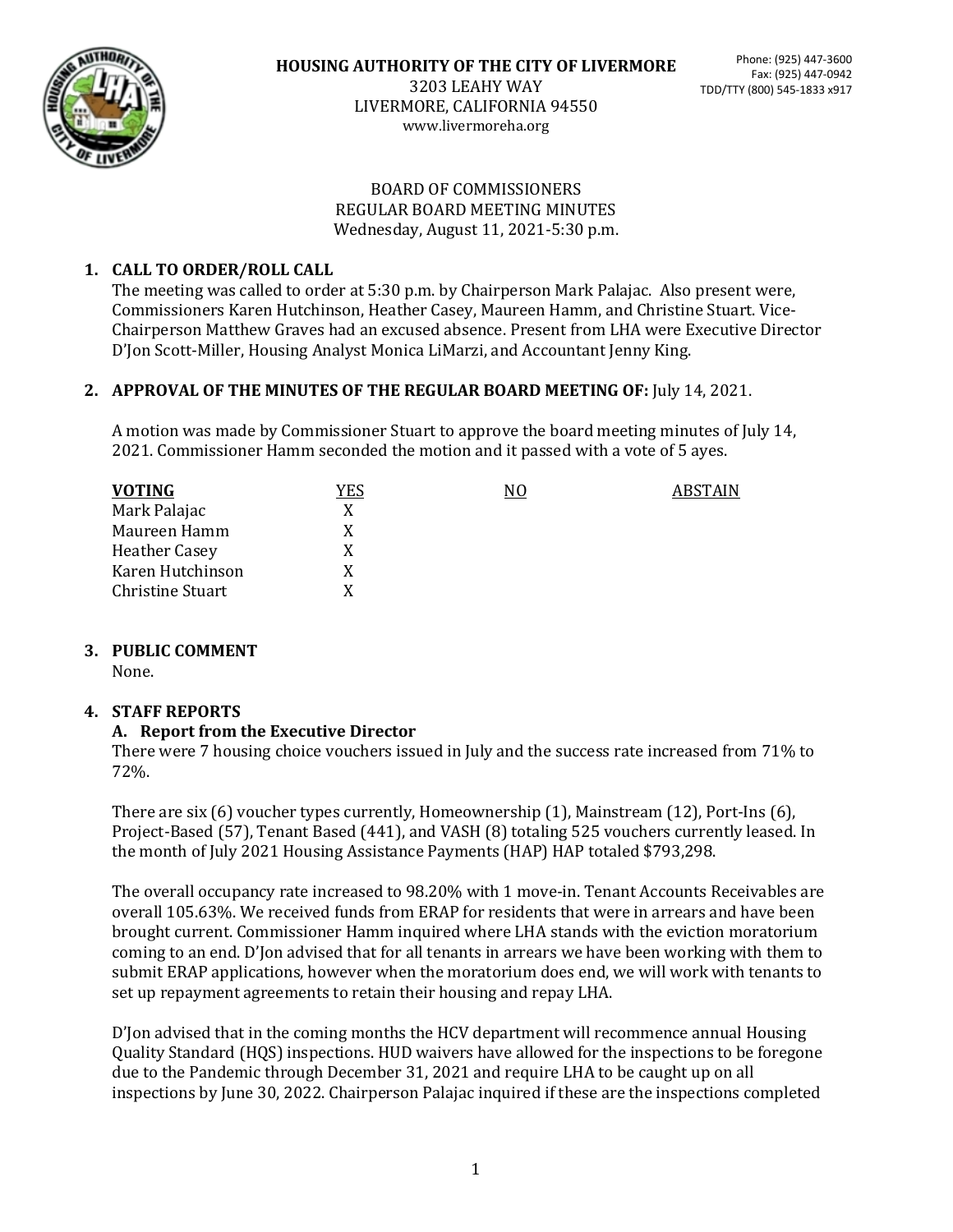

#### **HOUSING AUTHORITY OF THE CITY OF LIVERMORE** 3203 LEAHY WAY LIVERMORE, CALIFORNIA 94550 www.livermoreha.org

by a third party contractor. D'Jon advised that yes, the annual HQS inspections are completed by Sterling, while Kathy conducts the initial and quality control HQS inspections.

D'Jon advised the Section 22 Streamlined Voluntary Conversion submitted to the Special Application Center in June is still under review. The reviewer contacted D'Jon and requested a copy of the property appraisal along with the impact analysis narrative which were both sent over immediately.

D'Jon advised the Project Based Voucher (PBV) contract for Bluebell has been made effective August 1, 2021 for five (5) units total. Initially there were seven (7) units identified who income qualified for the program, however one was over-housed and did not qualify for a two-bedroom voucher and the second has an ineligible non-citizen in the household which would have increased their rent by over \$600 causing them to decline the voucher offer.

D'Jon advised that the Annual Audit Services RFP deadline has been extended by 30-days due to low response and only receiving two (2) proposals. Monica is now conducting extensive outreach to auditors who are working with other housing authorities across Northern California to encourage them to submit proposals.

Commissioner Hamm inquired on the status of the loan with Fremont Bank and renovations for Bluebell Apartments. D'Jon advised that Fremont Bank was waiting on confirmation of the PBV unit contract to determine how high of a loan can be serviced. Once the contract was completed the documents were sent over and it is being submitted to underwriting for review.

D'Jon advised HUD released an opportunity to apply for additional Veterans Affairs Supportive Housing (VASH) vouchers with an application due date of August 31, 2021. D'Jon contacted the VA for a letter of support and also spoke with them to discuss ways to increase leasing of the VASH program. In a previous discussion the VA stated it was difficult to get veterans to relocate to the city of Livermore when their roots are elsewhere in the Bay Area. An idea D'Jon had was to allow the veterans to immediately port their vouchers out of Livermore to the jurisdiction where they have support and have an agreement with the receiving housing authority that they will administer and not absorb the voucher, that way it counts as a part of LHA's VASH program. The VA was willing to try this approach to get the vouchers leased. Commissioner Hutchinson advised there is a VA hospital in Livermore which are few and far in-between.

D'Jon advised that during a meeting with the city advisory boards it was discussed that the City Council has made the decision to switch from summary meeting minutes to action item meeting minutes which only goes over items that had a vote. A request was made that all commissions switch to action meeting minutes for uniformity and D'Jon wants to get the Board's thoughts on how they wish to receive meeting minutes going forward. Commissioner Stuart inquired if there can be a mix between the two where you have a summary and, in the beginning, or end of the minutes there is a separate action section. Commissioner Hutchinson stated she prefers action item minutes as that is what she is used to, and it is straight to the point. Commissioner Hamm stated she is not familiar with action item minutes and how they differ significantly from the summary meeting minutes. Chairperson Palajac stated that action item meeting minutes would focus on